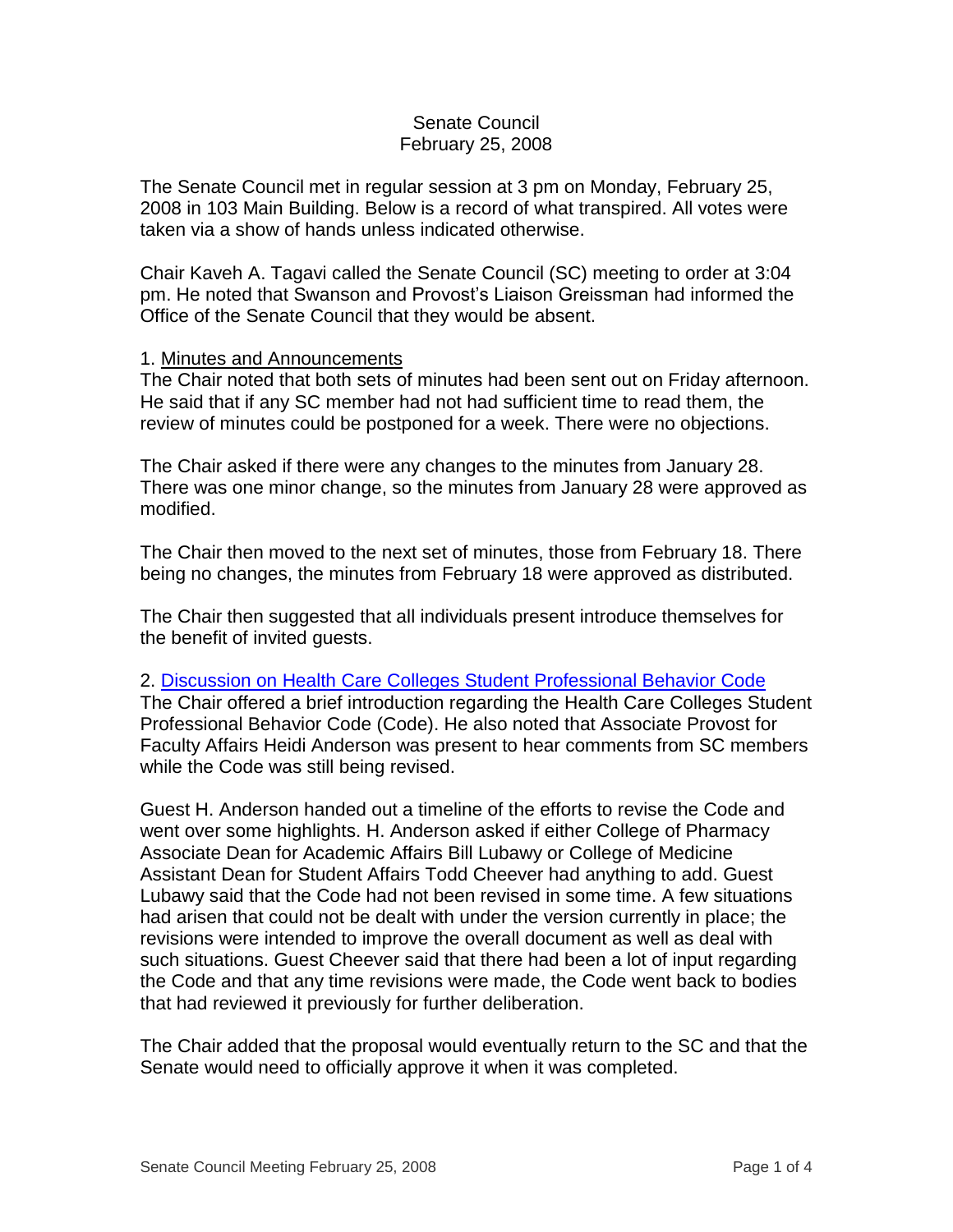Finkel said that along with some substantive comments, he had some grammatical comments that he would email to H. Anderson.

SC members engaged in a discussion regarding the proposed changes. Lubawy said that the primary changes dealt with: 1. an update to the list of communication devices and harassing behavior, since the current version did not address email, blogs, etc.; and 2. behaviors that occurred off campus, outside UK.

SC members discussed various aspects of the Code, including a possible different appeals process for students in the health care colleges; the release of student records; and the intent of the Code to hold students responsible for behavior that may take place off campus, but might be negatively viewed by the student's future (disciplinary area) accrediting or licensing agency. While other topics were touched on, SC members were primarily concerned about a lack of explicit language in the Code regarding the types of behavior that would be prohibited both on and off campus. Those taking part in the discussion were adamant that the Code not tread on students' rights to free speech, free congregation, etc.

After about 45 minutes, the Chair thanked H. Anderson, Cheever and Lubawy for attending. H. Anderson said that she welcomed further suggestions – they could be emailed to her.

# 3. [Proposed New Graduate Certificate in Physiology Training](http://www.uky.edu/USC/New/files/20080225/Grad%20Cert%20Physiology%20Teaching%20-%20New%20Grad%20Cert.pdf)

Randall stated that he was able to give background information on the proposed new certificate, since it came from his department. He added that he would abstain from voting on it during the SC meeting.

Randall said that like many departments in the College of Medicine, the focus in the Department of Physiology was very research oriented. When a graduate student entered a program of study, the student worked with a research mentor and also was required to publish – if the student picked up some competency in teaching, that was just an added benefit. Randall said that the proposed certificate would be a means for a student to demonstrate physiology teaching competency as well as provide a mechanism for a semi-formal program to focus on didactics.

Finkel asked about the lack of input from the College of Education (Education), since the graduate certificate would involve instruction. Randall replied that he was not aware of what Education courses would be applicable. The certificate was aimed at offering skills to teach general physiology – there was not much in the way of educational theory in the certificate. He went on to say that the student in the graduate certificate would have exposure to a seminar and practicum, both dealing with teaching medical sciences, and would have instruction on how to put together a syllabus, write an exam, etc. There would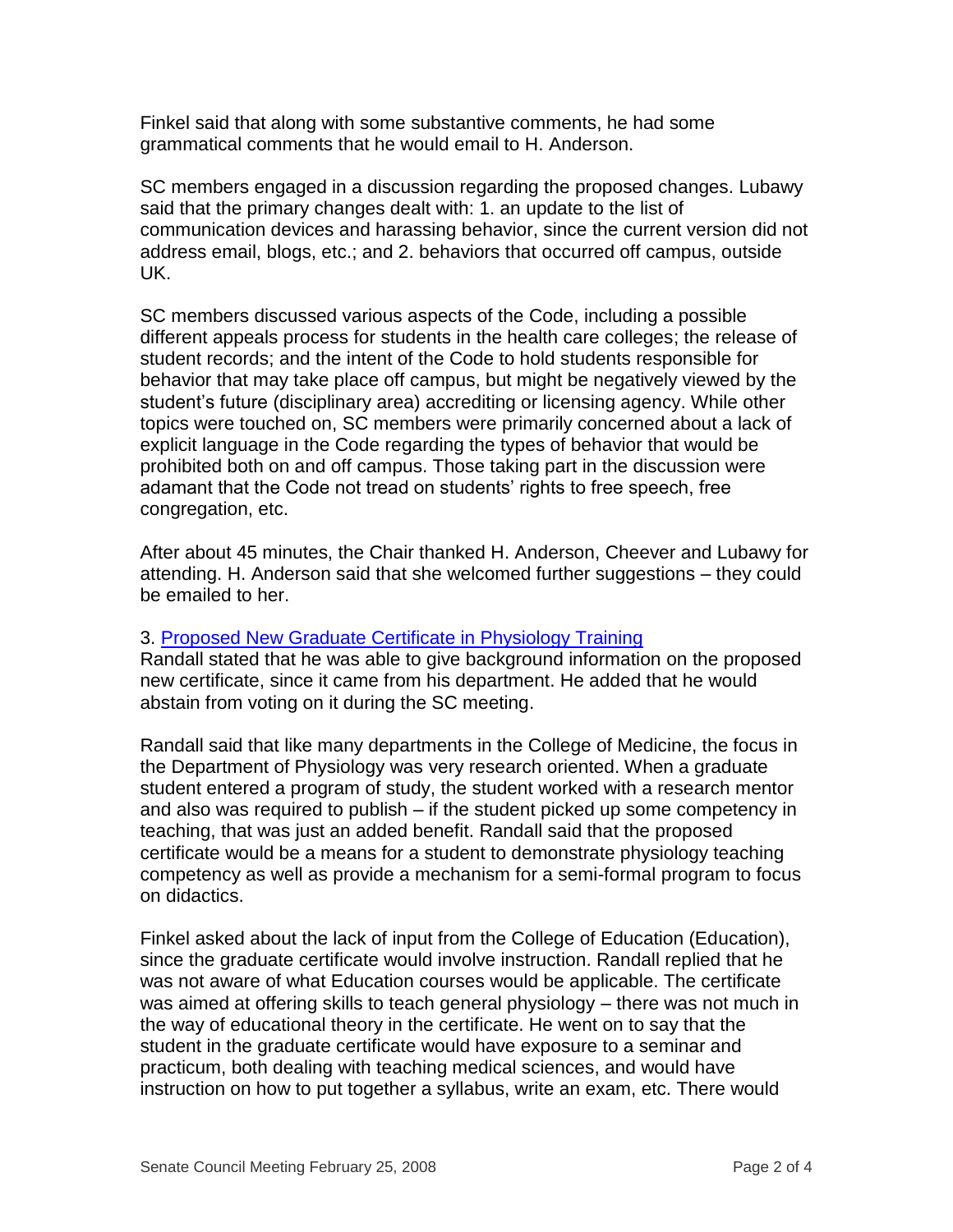also be an opportunity for the student to give a lecture and be critiqued by the faculty. Randall summed it up as very practical and applied.

In response to a question from Aken, Randall said that any student in a graduate program or even in post-baccalaureate status could enter into the graduate certificate, as long as the admission requirements were met.

Chappell expressed some concern that such a graduate certificate would encourage the blossoming of other such graduate certificates in disciplinaryspecific teaching. He asked if Education had been involved with the deliberations.

Randall said that the only other such graduate certificate in Medicine was for students interested in teaching gross anatomy, a field for which there was a dearth of interested and trained individuals. He said the motivation was to develop a way for a student to teach a general course in physiology. Michael commented that the problem alluded to by Chappell was endemic – the university was in the business of training physicians, for example, not academicians to teach courses required to be a physician. He noted that the College of Law did not include any faculty member whose specialty was teaching law training.

After a few more comments, the Chair noted that it would be best to remove the word "program" from the graduate certificate paperwork, since it would not be a program. Randall agreed to that change. The Chair also expressed concern about the terms "teaching" and "certificate" being so close to each other in the title but had no remedy for it.

Finkel strongly suggested that someone in Education review the graduate certificate proposal prior to the proposal being sent to the Senate for final approval. The Chair said that he would do so.

Wood **moved** that the SC approve the proposed graduate certificate in physiology teaching with an effective date of spring 2008 and send it to the Senate with a positive recommendation. Piascik **seconded**. A **vote** was taken and the motion **passed** with six in favor and two abstaining.

### 4. Ongoing Discussion on Gen Ed Reform

SC members engaged in a lively discussion regarding the document "Principles of a Revised General Education Curriculum for the University of Kentucky." Wood had previously offered some suggested revisions for the document, and those changes were also discussed. SC members also discussed the appropriate manner to communicate the suggested revisions to Provost Subbaswamy since the Provost had previously asked to be afforded a chance to engage the SC if the SC was inclined to make changes to the document. The Chair clarified that if the Senate approved the principles, those principles would